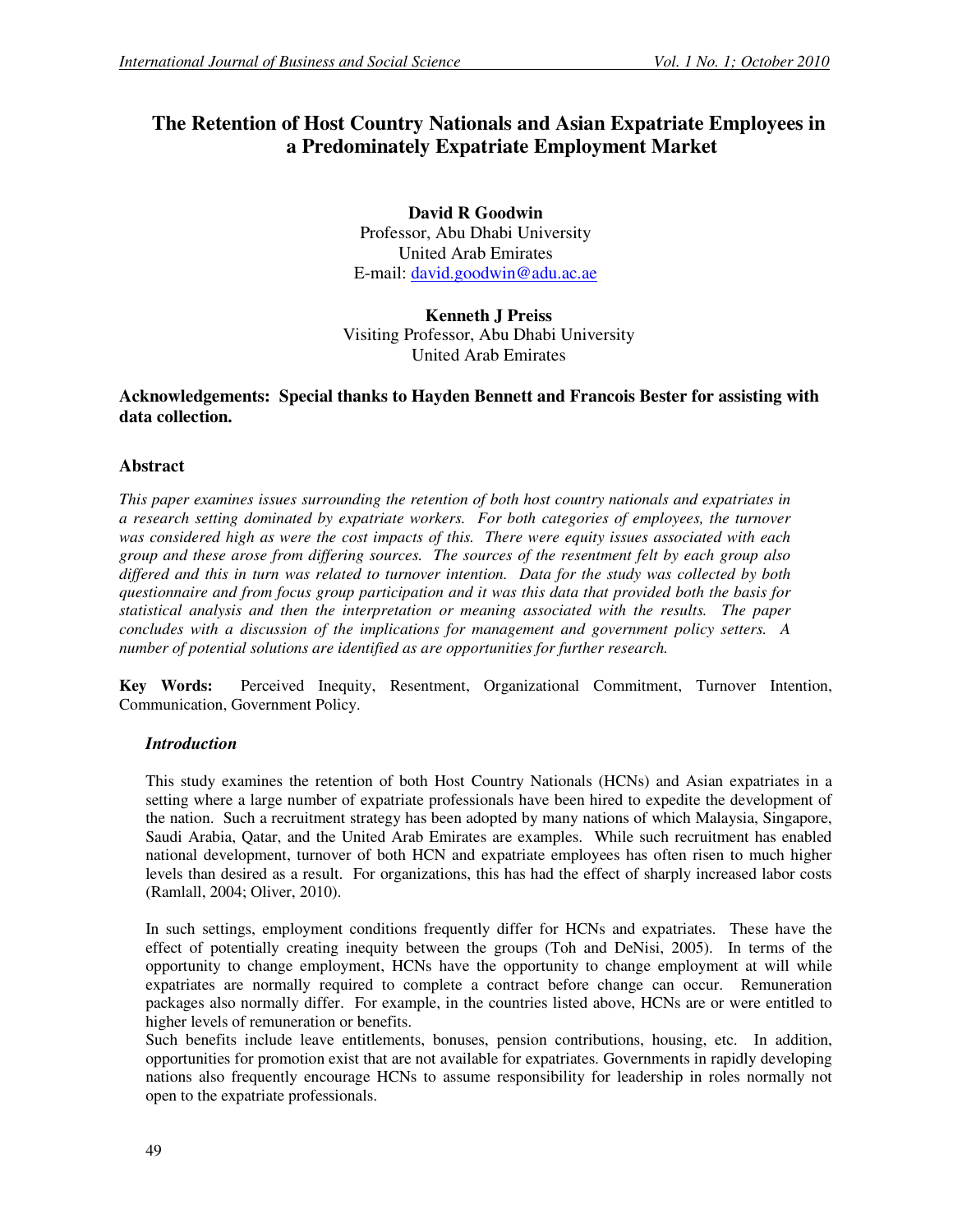There is therefore resultant pressure put on HCNs to personally develop as leaders and also to be seen to assume leadership positions as quickly as possible. Such expectations are not present for expatriates. They are normally required to just complete the terms of their current contract. It is expected that given these differing expectations, there would be significant differences in the commitment of each group to both the organization and the long term positioning of the nation itself.

Given these differences in workplace opportunities, equity, and commitment, it was expected that the antecedents of turnover would differ between the two groups. To understand these differences would provide a greater understanding of the reasons for the turnover of staff in a number of rapidly developing countries (Geringer and Hebert, 1989; Hamill and Hunt, 1996; Woodside and Pitts, 1996; Toh and DeNisi, 2005; Lenartowicz and Johnson, 2007; Alserhan et.al., 2010). The existence of significant differences between the groups was confirmed in a series of exploratory meetings with both HCNs and expatriates. It was then decided to replicate the research model as in Geurts et al. (1999). In that study, perceived inequity, feelings of resentment, and poor organizational commitment were hypothesized and subsequently found to have a significant relationship with intention to leave. Intention to leave was used in that study as the predictor of ultimate turnover (Steers and Mowbray, 1981).

When the research setting used in the Geurts study is compared with that of this study, there are significant sociological differences in the structure of the samples used. While the Geurts study embraced a homogeneous response set comprising healthcare professionals, in this study the sample included subsets both HCNs and expatriate professionals. Data for this was derived from a major Middle East organization that operates across a number of major sites. In each site both HCNs and expatriate professionals were employed. Given the significance of the differences between these two groups, it was reasoned that the findings in Geurts et al. (1999) would not be generalizable to a research setting such as used in this study. Of primary importance though, this study was intended to provide additional understanding of a significant turnover problem that has troubled many organizations in rapidly developing countries. To facilitate this inquiry both quantitative and qualitative analysis was undertaken.

This study makes a real contribution to knowledge. First, there has been little research on intention to leave that includes both qualitative and quantitative data. Such an approach provides a potential richness of understanding that is not achieved if only one type of data is collected. Second, given that issues associated with intention to leave may significantly differ between HCNs (with long term security of employment) and expatriate staff (with limited term contracts), it is possible that the research variables significantly related to intention to leave may differ for each category of staff. Examination of such a possibility extends existing knowledge. Third, this issue is very relevant to many countries where expatriate professional labor is employed to further the growth of the nation. This paper contributes to contemporary discussions surrounding this issue – namely how to best balance the conflicting interests of HCNs in the workplace and those of expatriate professionals. Such an issue is of significant interest to both HCN and expatriate human resource managers in such settings.

The paper proceeds as follows. The next section provides the theoretical justification for the study and the linkages between the constructs used in the study. Hypotheses are also included in this section. The following section outlines the measurement of the variables included in the model and provides more information about the research setting and sample. The results, conclusions, and the recommendations are then discussed.

#### *Theoretical Development*

Feelings of inequity can be understood within a framework of organizational justice theory (Greenberg, 1987; Folger and Cropanzano, 1998) and in particular the related theory of distributive justice (Homans, 1961). Distributive justice is concerned with perceptions of justice regarding organizational outcomes. Employees form these perceptions after they make a subjective assessment regarding the inputs they make to the organization as compared to the outcomes derived as compared to others.(Adams, 1965; Bacharach et. al., 1993).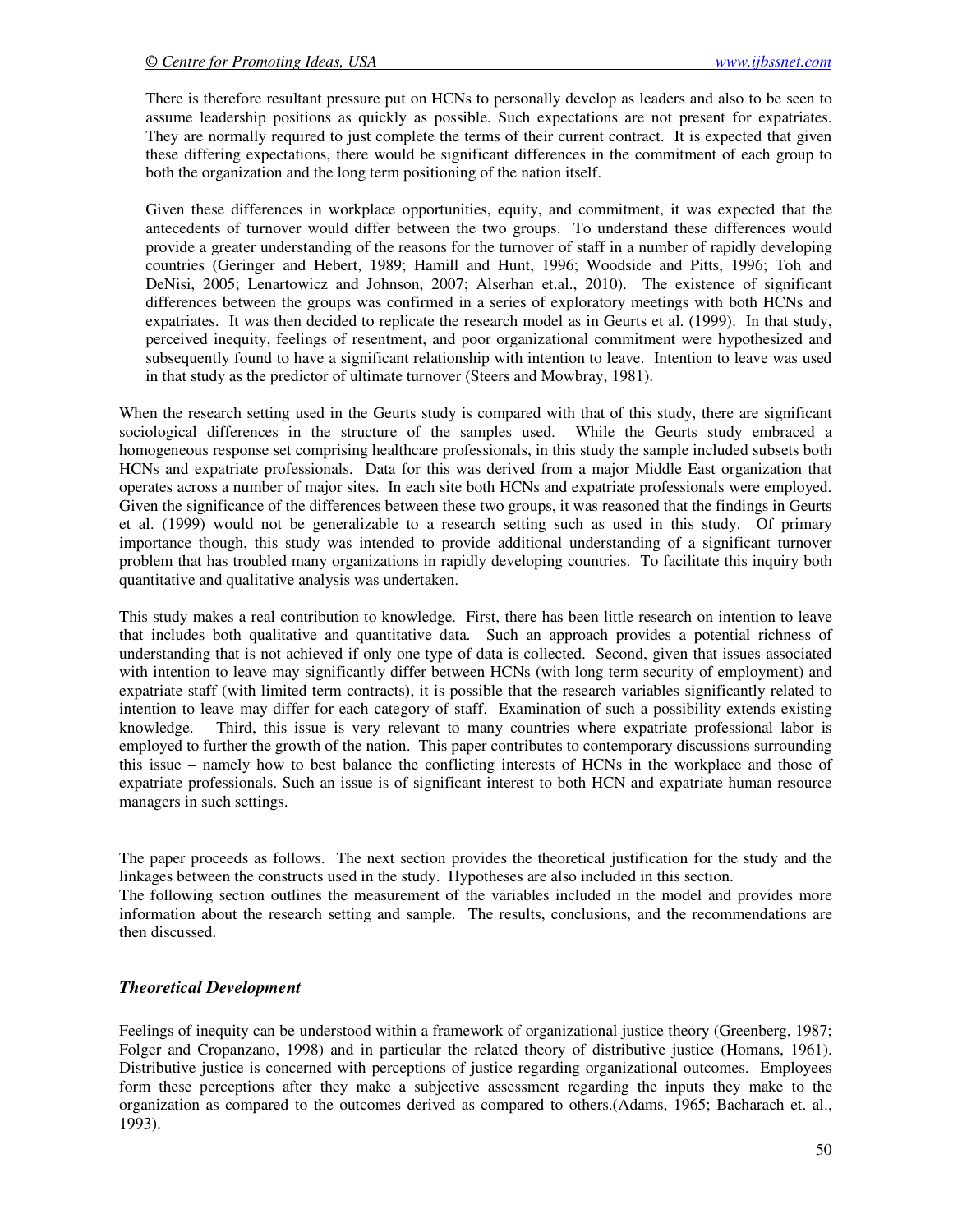In this setting, expatriate employees compared both their workplace inputs a remuneration received to the inputs and packages received by HCNs. These comparisons were made using information from both media and internal corporate communications together with workplace observations. Regarding remuneration, both the incomes and benefits of HCNs undertaking the same work as expatriates significantly differed in favour of the HCNs. This was government policy. Such differences had accumulated over time. Often, as evidenced in the press, it was not uncommon for expatriate staff to be granted salary increases at a fraction of those given to HCNs in the same organization working at similar levels. Such differences were or are not uncommon in Asia in similar settings. In terms of inputs to the workplace and the subsequent benefits derived, HCNs had access to accelerated promotion and hence the job related experience accumulated at the time of promotion was normally less than that required for expatriates also seeking promotion at that time. It was from all this information that the feelings of inequity were expected to arise (Steers and Porter, 1987) since employees expect returns to be equitable between employees as compared to the investment made (Geurt et.al. (1999). As Hopkins (2008) has noted, "generally it is assumed that the effect of an increase in income of someone who richer than you is negative" (p.355).

Perceived inequity can also arise for HCNs and in situations where they believe they do not derive equivalent outcomes from the inputs made. This can arise through instances of nepotism or, in the Middle East, through the impact of Wasta. Wasta, in this setting, is a traditional Middle Eastern practice that involves mediations by third parties, often much more senior, on behalf of another party (e.g. an employee) with an objective of securing an advantage for that person (Cunningham and Sarayrah, 1994). As Cunningham and Sarayrah (1993) have concluded, Wasta is a form of affirmative action but one that generates inequities given that successful outcomes may be more due to the power of the Wasta than the merits of the individual (Cunningham and Sarayrah, 1993). The existence of Wasta being sometimes actively used was confirmed in interviews. number described the negative effect for them of Wasta interventions made by others when employment related outcomes such as promotions and opportunities for personal development were being finalized. Others spoke of inequities surrounding the application of company procedures relating to promotions and job placements. Such issues were considered to be within the control of organizations and as such did cause significant resentment at the inequities created as an outcome. This is consistent with Konovsky and Pugh (1994) when they concluded that feelings of inequity are a form of violation of the psychological contract with the organization concerned and hence resentment will arise as a result.

*Hypothesis 1: Perceived inequity in the employment relationship will be significantly related to resentment.* 

When perceived inequity and subsequent resentment exist in the workplace, poor organizational commitment is expected to be the outcome. Organizational commitment can be defined as the strength of one's identification with and involvement in a particular organization (Mowday et. al., 1982). It is argued that when perceived inequity exists and it results in resentment, one of the probable responses is withdrawal from or the avoidance of social intercourse (Lenski, 1956). This lowers organizational commitment (Pearce and Porter, 1986) since, as employees perceive that they are receiving less in exchange for their inputs, their attachment to the organization declines.

In this research setting, expatriate employees experienced significant inequity. Its existence was publicly known and further evidence of it was experienced from communications and actions within the company. Initial interviews, later substantiated in focus groups, confirmed that, expatriates, before joining the company, were not advised of the existence or extent of the differences in salary and benefits between them and HCNs for equivalent work. This would be expected to create resentment and also lower organizational commitment (Pearce and Porter, 1986). It is also argued that these outcomes would strengthen during the employment contract period as the gap in benefits further increase. This leads to the second hypothesis:

*Hypothesis 2: For expatriates, the relationship between perceived inequity and organizational commitment will be both direct and indirect through feelings of resentment.*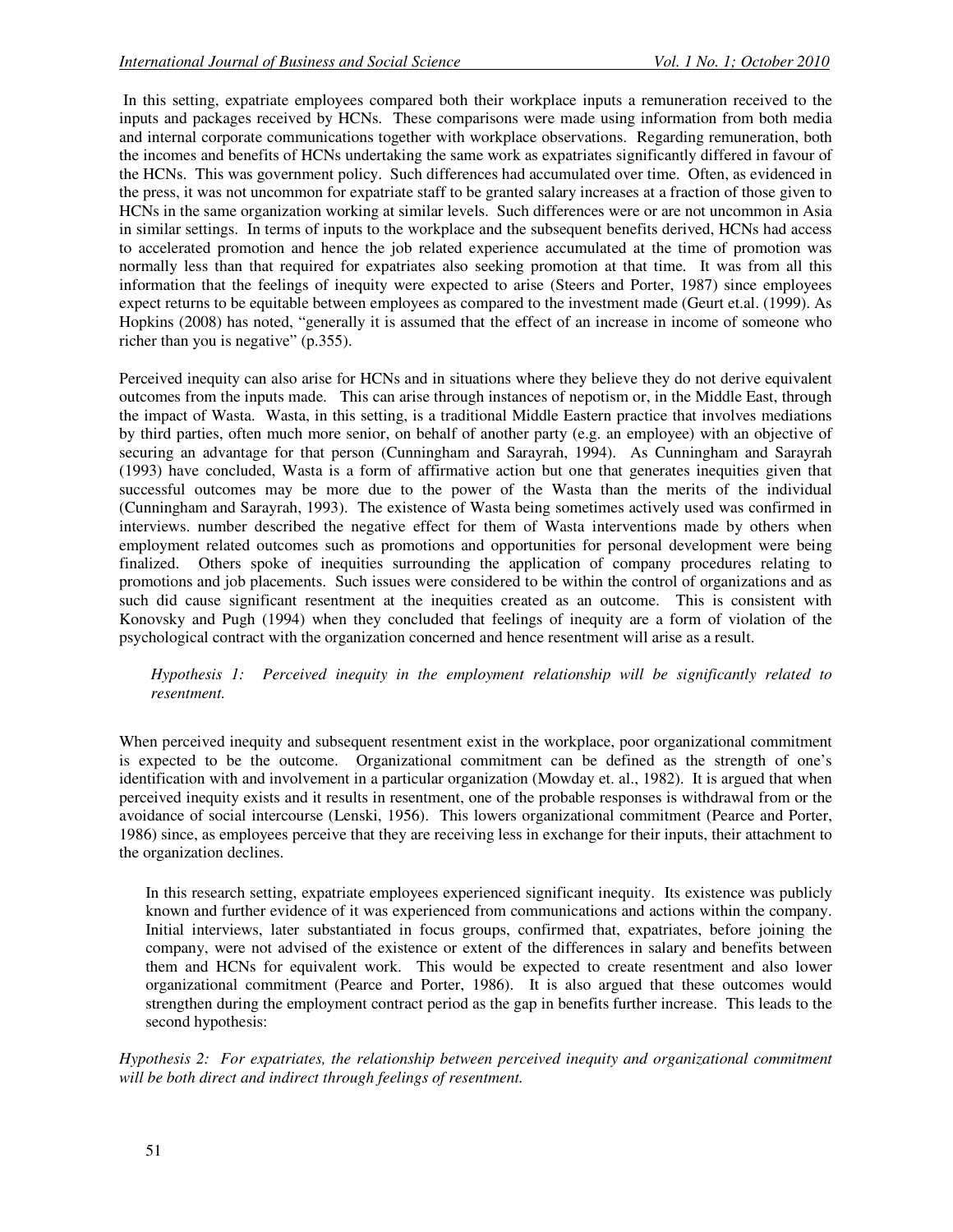The employment expectations of expatriate professionals and HCNs in many developing nations often differ sharply. While expatriates join an organization for a defined contract term and for a defined role in the organization, this differs for HCNs. For this group, they are normally not employed by contract but are engaged on local terms. Further, many have expectations that the organization will develop them both personally and professionally as potential leaders. This is a stronger expectation when the government makes strong promulgations that this is expected of employers with regard to HCNs. Expatriates do not have these strong expectations given the nature of their limited contract and the terms they are engaged on.

 While HCNs may experience perceived inequity that is related to resentment, it is argued that, if the employer does not provide them with the expected personal and professional development, this will add to the resentment felt even though the source of it is not based on inequity. This resentment is expected to lower organizational commitment (Pearce and Porter, 1986). Examples of personal and professional development include having access to appropriate job placement processes, formal training and mentoring, and transparent procedures for promotion. If commitments are given by the organization concerning these at the time of engagement and the understandings are not subsequently honoured, it is argued this becomes a breach of psychological contract (Kickul et.al., 2001).

Consequently, it is expected that anger and resentment would be felt given the potential negative impact on the future career. This concern would become stronger as a government continues to state that wants HCNs prepared and accelerated into positions of leadership both socially and in corporate life. With such public expectations, many HCNs would feel that opportunities for upward progression are passing them by given the perceived lack of opportunity for professional development. Such expectations regarding the role of the organization in providing this development is consistent with expectations outlined in earlier studies (e.g. Bartlett & McKinney, 2004) where employees expected such opportunities to be provided by the organization. It is reasoned that if such a psychological breach occurs, lower organizational commitment will be the outcome (Kickul et. al., 2001; Robinson and Rousseau, 1994).

Further, given that the breach is not grounded in perceived inequity but is directly associated with resentment, it is expected that the relationship between inequity and organizational commitment will be direct. This leads to the third hypothesis.

*Hypothesis 3: For HCNs, the relationship between perceived inequity and organizational commitment is expected to be indirect through feelings of resentment.* 

When resentment exists for reasons such as breach of psychological contract, it is argued that this situation could be significant enough in itself to generate both a direct and an indirect relationship, through lower organizational commitment, with intention to leave (Benkhoff, 1997; Organ and Ryan, 1995). This is especially so when the leadership of the nation has publicly stated that it wants HCNs to be accelerated into positions of leadership. Given this expectation, HCNs will respond by seeking accelerated personal and professional development opportunities. When in the workplace this does not occur, other sources of development will be sought and most likely through a change of employment. Failure to do this could diminish opportunities to acquire future senior leadership positions.

As noted earlier, resentment is also likely to be related to lower organizational commitment. This is expected for both HCNs and expatriates. However, for HCNs there is the potential that there can be emotional pride in belonging to the status of the organization given its role in contributing to the ongoing development of the nation. Such a scenario is more likely where the demand for HCN employees by employers significantly exceeds supply. In this situation a HCN has choice of employer and given his or her loyalty to the nation as a citizen is more likely to join an organization that they will have pride in as an employee. With such pride, together with the personal contribution being made to the nation indirectly through the company as an HCN, it is expected that the employee will endeavour to preserve or maintain his or her relationship with the organization whilst remaining as an employee (O'Driscoll et. At., 2006). Even so, should resentment develop and continue to increase because of psychological breach, it is expected that commitment to the organization would decrease but the emotional pride in making a contribution could act as a counter to this.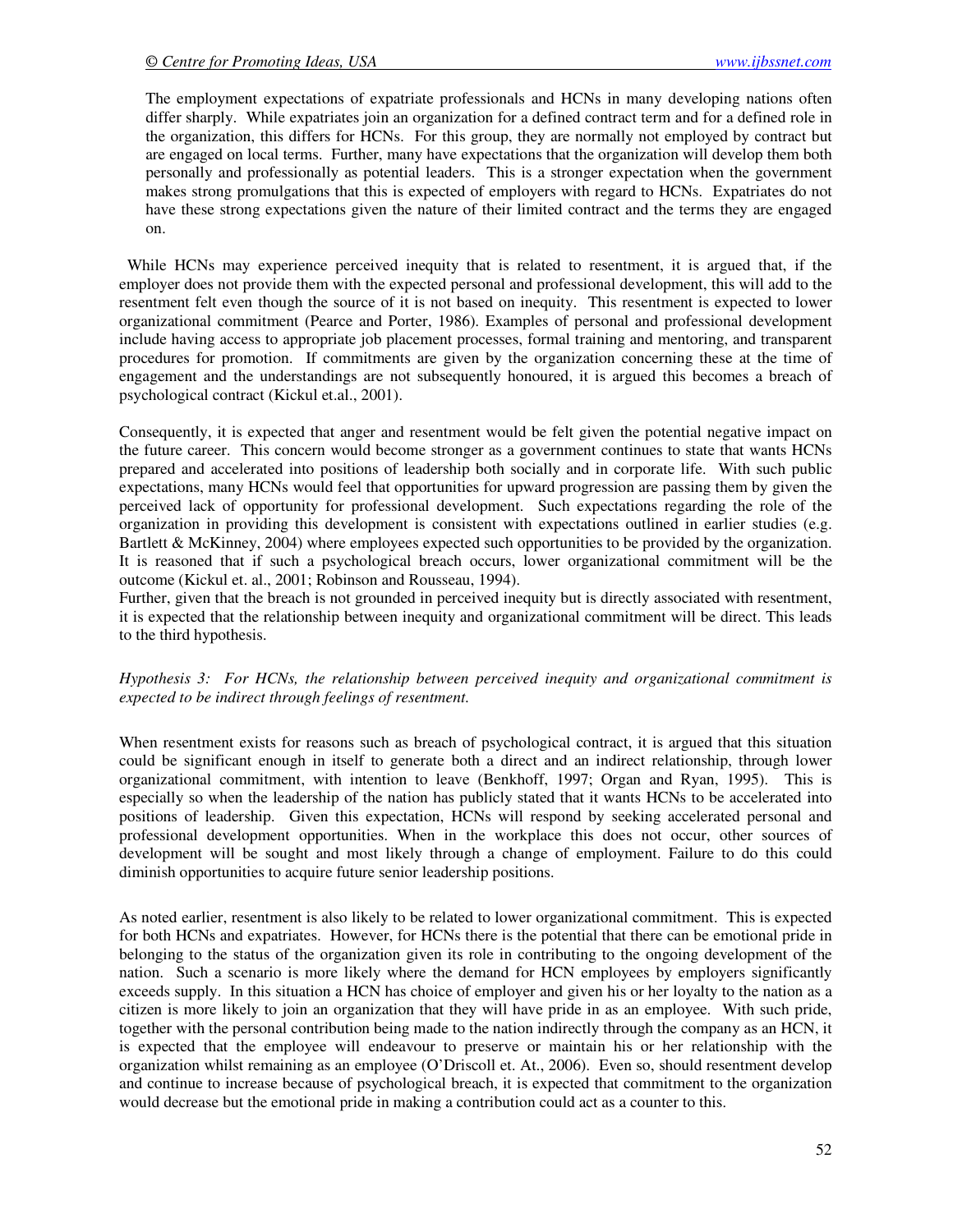This is expected to weaken the strength of the relationship between resentment and organizational commitment and increase the likelihood that the relationship between resentment and intention to leave will be both direct and indirect through organizational commitment (Morris et. al 1993; Arnold & Davey, 1999). This leads to the fourth hypothesis:

*Hypothesis 4: For HCNs, the relationship between feelings of resentment and intention to leave is hypothesized to be both direct and indirect through organizational commitment.* 

When felt resentment is related to poor management processes and actions, there is no psychological contract breach, and there is not a pride in contributing to the progress of the nation through the employing company, it is argued it is less likely that there will be a direct association between feelings of resentment and intention to leave. Instead, the relationship is expected to be indirect through lower organizational commitment since it will be the accumulation of resentment issues (Fritzsche & Parrish, 2005), perceived to be correctable by management, that will systematically lower organizational commitment culminating in the decision to seek other employment (Wetzels et. al., 2000). In this situation the employee will seek to transfer his or her commitment to another organization. This decision to transfer commitment would have only arisen after the existing employer was joined and is an outcome of a perceived increase in potential benefits both tangible and intangible with the prospective employer (Jiunn-Horng et.al., 2007). This leads to the fifth hypothesis:

 *Hypothesis 5: Where feelings of resentment are not created by psychological contract breach and there is insignificant emotional attachment to the national importance of the organization, the relationship between resentment and intention to leave will be indirect through organizational commitment.* 

The research models are shown in Exhibit 1.

#### Insert exhibit (1) about here

### *Research Setting*

To test these hypotheses, a major company in the Arabian Gulf was chosen as the research setting. The company employs over 3000 staff and is in an industry of national strategic importance. As part of that image, the company is expected by the Government to systematically continue to increase the number of nationals employed.

In this research setting, inequities existed between HCNs and expatriates given the government policy directed towards HCNs though the company. This inequity comprised many facets but the most obvious was the difference in remuneration packages between the two groups and the more proactive promotion process that the HCNs had exclusive access to. The differences in perceived inequity between HCNs and expatriates was confirmed by statistical analysis (F=8.077, .005) with that of HCNs being lower. Further analysis confirmed that perceived inequity was highest for those recruited from Asian countries where labor supply exceeds demand and where other international employment options are limited. The Asian professionals were the largest sub-group of the expatriates employed by the company.

Significant differences also existed in intention to leave  $(F=4.912, .028)$ . While the level of inequity for HCNs was significantly lower than for those from Asia, for HCNs, the intention to leave was significantly higher. These outcomes confirmed the concern of the company. While HCNs had an option to change employer at a time of their choosing, expatriate employees almost always had to finish their employment contract before a change could be made. Further, if employees from Asia did want to change employer, the options for change and increased incomes were limited both within the country and internationally.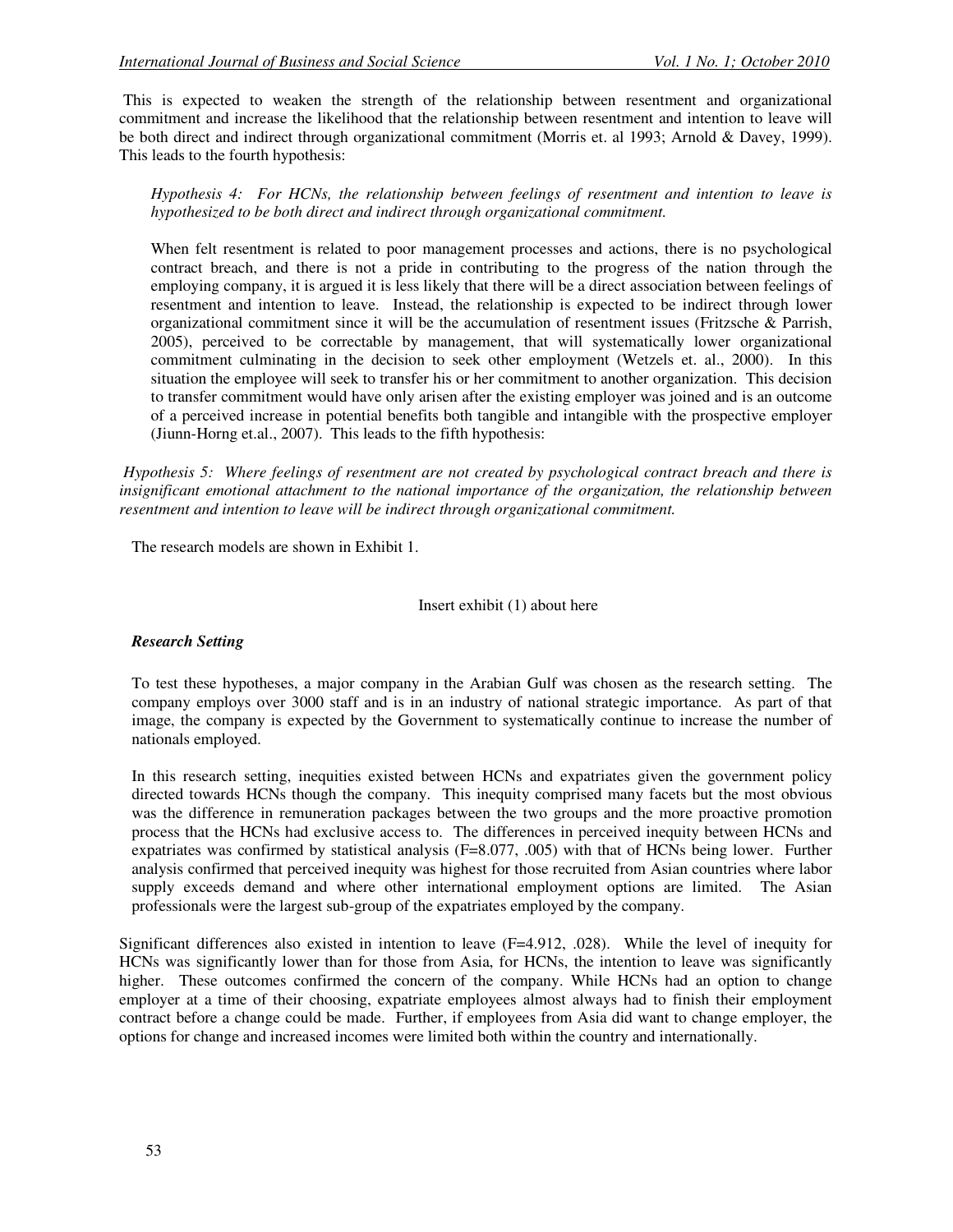#### **Sample**

In this study, 165 persons were surveyed by questionnaire. Questionnaires were completed using electronic input devices in controlled environments. This was managed in groups of approximately 40 people at a time. Respondents were drawn from six separate work sites – some separated by hundreds of kilometers. Attendance was authorized and encouraged by the company and the data was collected in working hours. Usable responses numbered 157 and of these 69 were completed by HCNs. The balance was from expatriate staff, with 88 being completed by participants from Asia.

Table 1 shows a summary of the respondents' demographics. When the demographic differences between the groups were statistically analyzed, it was found that, while HCNs were younger ( $p = .000$ ), the Asian professionals were more highly qualified ( $p = .035$ ), were employed in lower grades ( $p = .012$ ), and had more direct company experience ( $p = .005$ ). These statistics further confirm the potential existence of perceived inequity for this group and the behavioural responses that could arise from it.

#### Insert table (1) about here

Several weeks after the questionnaire responses were completed, a series of focus group meetings were held. Seven focus groups of between 12 and 18 people met with three facilitators. Each focus group was composed by ethnicity or nationality and they were conducted on various work sites of the organization. While one facilitator led the discussion, two others recorded the comments made. These notes were subsequently collaborated before the final version of notes was prepared.

#### **Measurement of Research Variables**

*Perceived Inequity:* The same items as in Geurts et al. (1999) were used in this study. As noted in Geurts, similar measures of perceived inequity have been used in previous studies on burnout (e.g. Schaufeli et al., 1996). Items were measured on a five point scale. The Cronbach alpha score for the five items measured was .70 thus confirming reliability.

 *Resentment*: Six of the seven items used in Geurts et al. were used. These items measured feelings of indignation, anger / bitterness, unfairness, disappointment, aggrievement, and hurt. The item measuring feelings of rancour was not used since reviewers of the questionnaire believed the term would not be easily understood by the majority of respondents.

Items were measured on a seven point scale. The Cronbach alpha score for the measure was .91 which suggests strong consistency.

*Organizational Commitment*: This was measured using four items taken from the Mowday et al., (1979) Organizational Commitment Questionnaire. The same four items, measured on a five point scale, were also used in Geurts et al. (1999). The Cronbach alpha score was .67.

*Turnover Intention*: Four items from O'Reilly and Chatman (1986) were used to measure turnover intention. For each item a five point scale was used. The Cronbach alpha score was .75.

#### *Results*

To test the hypotheses, stepwise regression was used for each of the two databases. The overall fit of each research model was then tested using covariance structure analysis.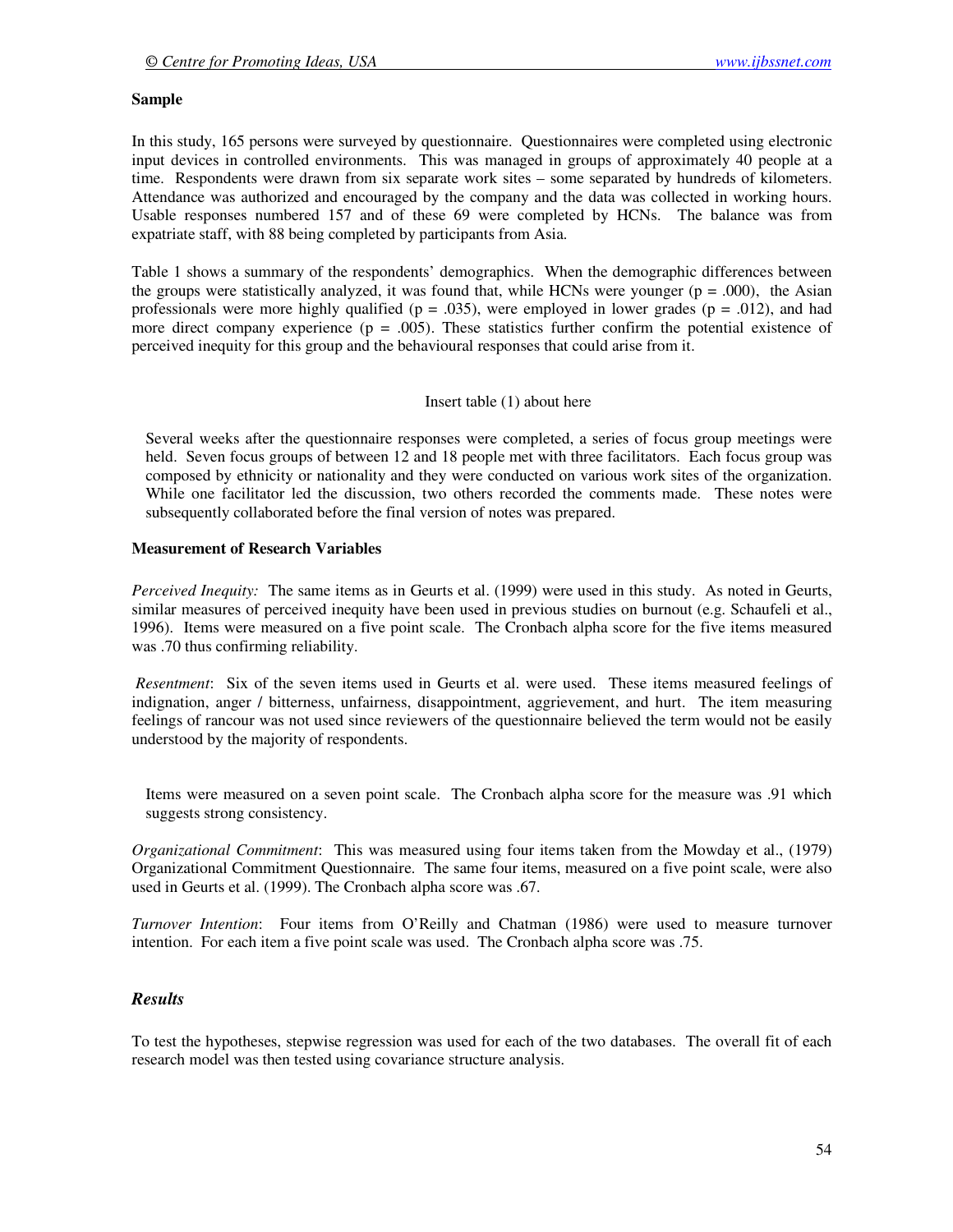The Pearson zero-order correlations for each database are shown in Table 2. As can be seen, all variables were significantly related. Further, in each dataset, PIER (Perceived Inequity in the Employment Relationship) was significantly related to Resentment (HCNs:  $r = .253$ ,  $p = .036$ ; Expatriates:  $r = .280$ ,  $p =$ .008). These results support Hypothesis 1.

#### Insert table (2) about here

The second hypothesis was tested using stepwise regression. In this regression, Organizational Commitment was regressed on both PIER and Resentment. As noted in Table 3, Part 2 - Expatriates, the relationship between PIER and Organizational Commitment was significant ( $r = .295$ ,  $p = .007$ ). However, when the variable Resentment was entered into the equation, this relationship weakened even though remaining significant. The results show that both PIER (Beta = .217,  $p = .040$ ) and Resentment (Beta = .272,  $p = .011$ ) contribute significantly to the variance explained for Organizational Commitment. This outcome supports Hypothesis 2 since, for expatriates, the significant relationship between PIER and Organizational Commitment was both direct and indirect through Resentment.

Hypothesis 3 was also tested using stepwise regression. This hypothesis was motivated from initial interviews with HCNs and was concerned with the levels of resentment expressed by them in terms of the lack opportunities for professional development extended to them by the company even when commitments regarding this had been made by the company. As for Hypothesis 2, Organizational Commitment was regressed on both PIER and Resentment. While the results, as in Table 3, Part 1 – HCNs, show the relationship between PIER and Organizational Commitment to be significant  $(r = .248, p$ = .040), when Resentment is entered into the regression equation, the relationship between these two variables becomes indirect through Resentment (PIER: Beta = .185, p = .127; Resentment: Beta = .295, p = .014). Hypothesis 3 was therefore supported.

Hypothesis 4 focused on the professional development of HCNs and the perceived importance of the company to the nation. The hypothesis tests the mediating role of Organizational Commitment in the research model. The results confirmed that when this variable is introduced in the stepwise regression model, the previously significant relationship between PIER and Turnover Intention ( $r = .293$ ,  $p = .015$ ) becomes insignificant (Beta = .129,  $p = .222$ ). The relationship between Resentment and Turnover Intention remains significant (Beta = .481,  $p = .000$ ) thus confirming a direct relationship between these two variables in the overall model for those employees being HCNs. In terms of the relationship between Organizational Commitment and Turnover Intention, stepwise regression confirms that Organizational Commitment also mediates the relationship between Resentment and Turnover Intention (Beta = .221, p = .038). Hypothesis 4 was therefore supported.

The final hypothesis (Hypothesis 5) was focused on expatriates employed in the research setting. Again, the role of organizational commitment in the research model is tested but this time for the expatriate sample. The results confirms that organizational commitment mediates resentment and intention to leave (Beta = .416,  $p = .000$ . Unlike for HCNs, there is not a significant direct relationship between resentment and intention to leave and this was expected. Hypothesis 5 is therefore supported.

In terms of the empirical models, a covariance structure analysis was performed for each model (HCN and Expatriate) in order to assess the overall fit. The goodness of fit measures indicted that the models fitted the data well (chi = 1.280; 1.513; p = .258, .219; AGFI = .908, .916; RMSEA = .064, .076; CFI = .992, .985).

Insert table (3) about here

#### **Focus Group Commentary**

As mentioned earlier, focus groups were conducted in order to provide more understanding of the issues underpinning the quantitative results. For the HCNs, the reasons for the resentment were many and varied but can be framed into six categories as can be seen in Table 4. The comments made by respondents are also included in each category.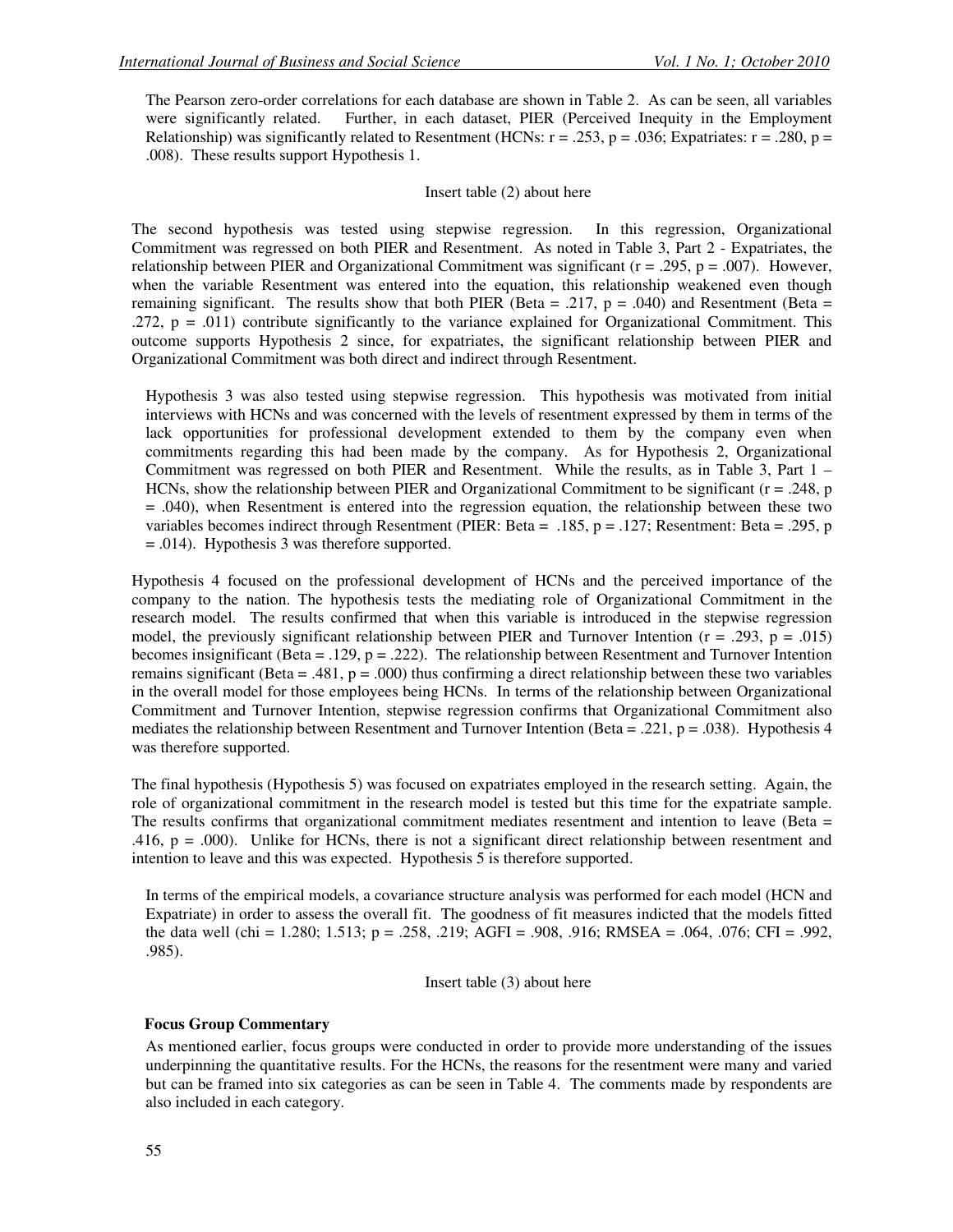When equity between employees was discussed with the HCNs, considerable dissatisfaction was expressed regarding salaries and workload. Many also commented on the influence of Wasta on equitable outcomes. The comments made are shown under the categories "Equity" and "Transparency Wasta" in Table 4.

Insert table (4) about here

To summarize, for the HCNs, perceived inequity was clearly present in the workplace and the existence of it and its importance to them supported the quantitative results indicating a significant relationship between perceived inequity and resentment (Hypothesis 1).

In terms of organizational commitment, HCNs commented frequently that they were proud to work for the company and that they identify with the image the company portrays to the nation. These comments are shown in Table 4 under the category "National / Personal Pride and Attachment to Organization". While the HCNs spoke very positively about the stature of the company, they had the opposite stance concerning the management. These comments are shown under the category "Management – Employee Dialogue". Of note, when these comments were made, strong resentment was clearly present. Lower organizational commitment was often spoken as an outcome of this. When the discussions surrounding resentment of non-equity related issues were compared to those concerning perceived inequity, as it affects HCNs, it was strongly felt by the interviewers that resentment caused by non-equity related issues was the much stronger of the two. While perceived inequity was of significant concern to HCNs and it was related to both higher resentment and lower organizational commitment, other non-equity related issues appeared very strongly related to higher levels of resentment and lower organizational commitment. This is consistent with Hypothesis 3 and supports the statistical outcomes related to the statistical testing of that hypothesis.

For HCNs, intention to leave comments centred on career progression, personal professional development and issues of resentment associated with broader management actions. The comments made under shown under the categories "Employee Development / Empowerment" and Rewards / Promotion Prospects". In terms of these comments, HCNs believed that they were all solvable but because the concerns were not being adequately addressed, this was a failing of the company's management. Considerable resentment was expressed in association with this and in particular the linkage between the factors contributing to this resentment and the likelihood of turnover.

For the responses from Asian expatriates, the categories were similar to those for HCNs but two more were added. Of note, for this group of respondents, the sentiments expressed were much stronger in emphasis than those for HCNs. The categories for the Asian responses, together with the comments made, are shown in Table 5.

Insert table (5) about here

When equity was discussed with the groups from Asia, the focus was repeatedly one of perceived "discrimination". The comments made are shown in Table 5 under the categories "Equity" and "Transparency Wasta". As can be seen, this group of employees experienced inequity and this was consistently linked with resentment which again supports Hypothesis 1. Of note, the evidence suggests that their inequity was not so much within their group, as it was for HCNs, but between them and other ethnic groups and in particular the HCNs.

The views on organizational commitment differed sharply between HCNs and Asians. While the Asian employees have respect for the reputation of the company, they do not feel emotional pride in working for it. The comments made are shown under the category "National / Personal Pride, Respect and Attachment". Comments made by this group of employees regarding the management were identical in direction as compared to HCNs but much more forceful.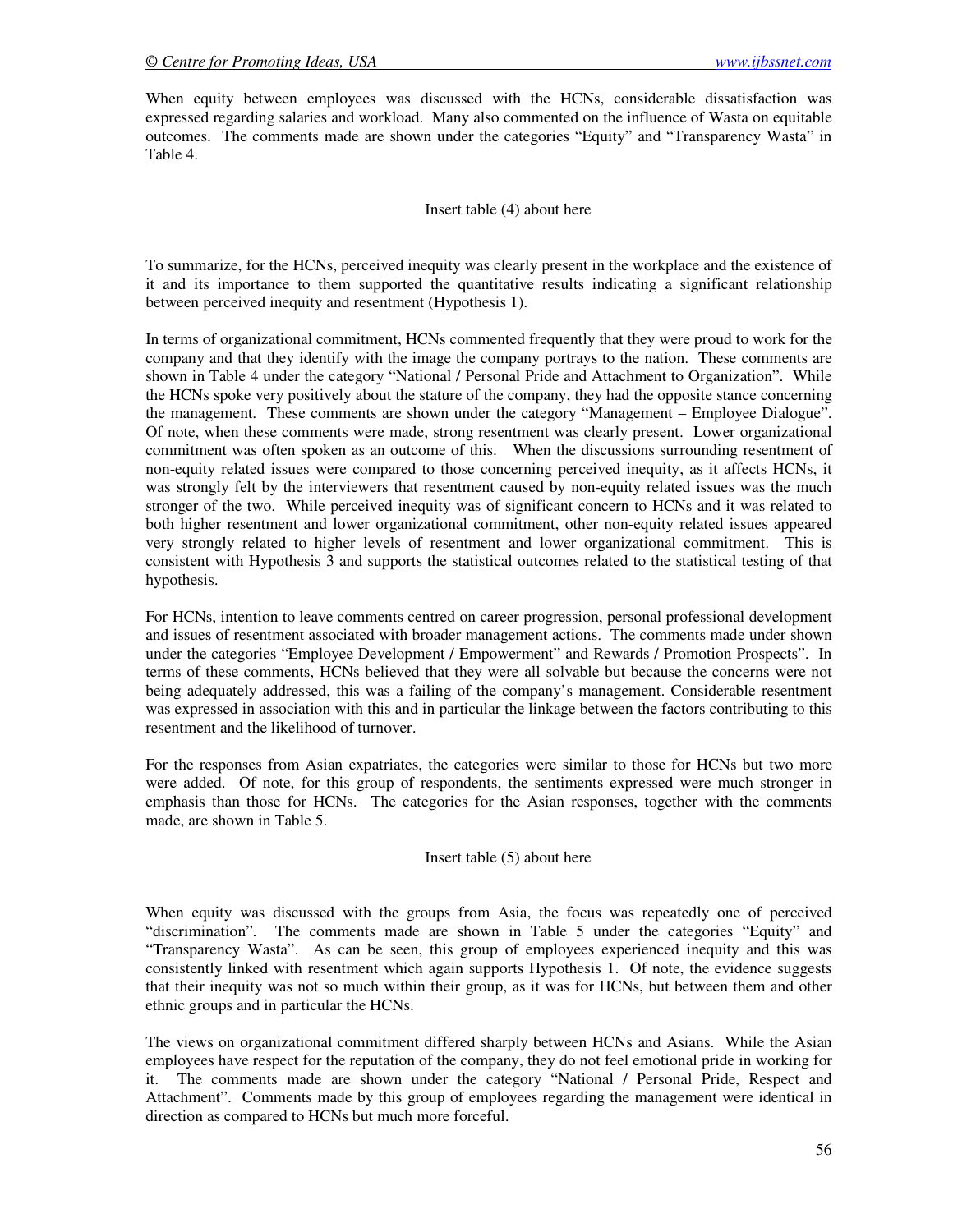These comments are listed under the categories "Management / Employee Dialogue", Employee / Trust / Empowerment / Development", "Promotion / Job Security", "Politics", and Cultural Discrimination" in Table 5. To summarize, for this group of employees, feelings of perceived inequity and perceived poor management practices appeared to generate significant levels of resentment. As noted above, this group had little or no apparent emotional attachment to the company and hence the relationship between perceived inequity and poor organizational commitment was likely to be both direct and indirect through resentment as hypothesized.

When intention to leave was discussed with the Asian group, the responses were varied. For some, their commitment was to their family and hence they valued the opportunity to earn foreign money. Some commented that if opportunities to earn more money arose they would leave. Given the threat to job security through the focus on the employment of HCNs by the company, a number said this encouraged them to look for other opportunities. Certainly they said that, given growing knowledge of higher salaries being paid in neighbouring countries for equivalent work, when contracts are completed these other opportunities would be assessed. This was especially so for those working in the region to support family in their home country. A number of this group said they are in the current job only because they cannot find another job. Others said they very much like their work colleagues and hence to move would be a significant decision – even though the same people making this comment described their work environment as poor.

These comments, together with the evident lack of emotional attachment to the company and the strong resentment felt, of most members of this group in working for this company, provide additional understanding for the potential turnover of this group of employees.

### *Discussion and Conclusion*

The results confirmed expectations. With significant sociological differences evident in the mix of the workplace of the research setting, the issues significantly related to intention to leave differed. This was confirmed by both the statistical analysis and the comments made by the focus groups. For the two groups, perceived inequity had a different foundation. For HCNs, the felt inequity arose from actions and outcomes within the group of HCNs employed. Such actions centred on promotion processes, the incidence of wasta, and the procedures surrounding performance evaluation.

For the Asian group, perceived inequity to many meant discrimination in comparison to what HCNs receive as benefits and promotions. They also believed that, in comparison to HCNs, workloads are not equivalent and in many instances advanced work is required to be performed even though the employee is paid at a very low grade level. This group did not appear to have issues of inequity within their own group as did the HCNs employed by the company.

The majority of issues causing resentment were similar for both the groups but there was one major difference in expectation. In terms of issues causing resentment, these were almost entirely associated with the management of the company. Issues of poor communication between management and staff were frequently cited as were instances of promises made that were never delivered on. Further, organizational processes were perceived as inflexible and management attitudes not being relevant for the issues facing the staff. In terms of culture, many described it as a blame culture which was having a major impact on morale. The major difference between the two groups, however, was the expectation of professional and personal development by the company.

This was expected by HCNs because it had been promised on recruitment and, further, the leaders of the nation had made clear to citizens that wherever possible they should develop and be developed as leaders of the future. Given this demand, HCNs hence had a high expectation that the company would play a major role in providing this development. Almost all those interviewed expressed significant concern that this was not happening and hence this would strongly positively influence any intention to leave. This feedback was also received in interviews of HCNs working in other companies and hence the importance of the issue.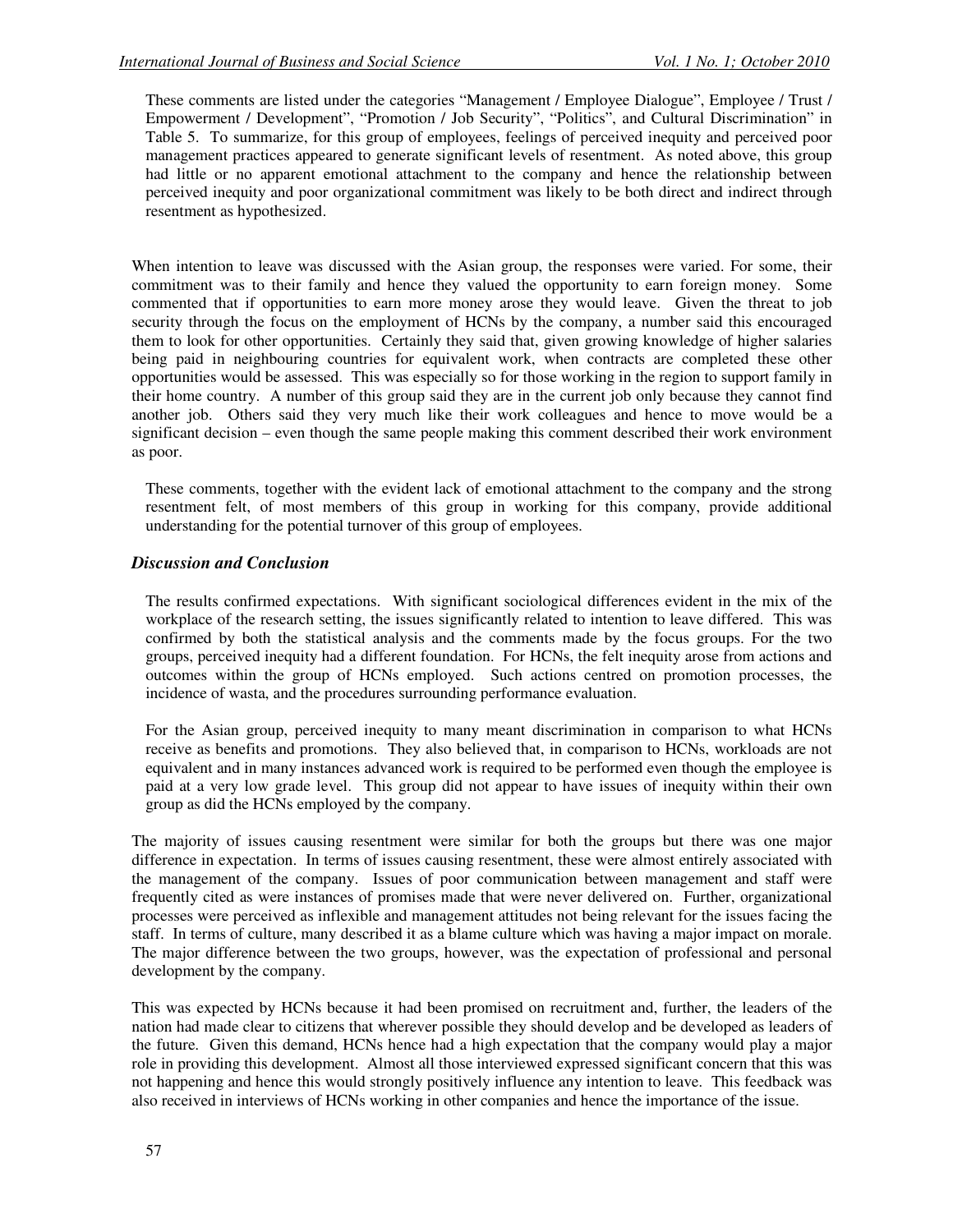For the Asians, while the staff in this group wanted more in professional development, they did not have the expectations of HCNs given the terms of their contracts. As one Asian stated, "we are here to train the HCNs and not the other way around"!

 Organizational commitment also differed between the groups. For HCNs, given the company is of strategic importance to the nation, many expressed emotional pride in being associated with it – even though the same people strongly criticized the management. Hence, while internally there was much resentment towards the actions of management; commitment to the organization countered some of this resentment. For the Asians this emotional attachment to the organization was not evident.

Given the above differences in perception and expectation between the two groups, it was expected that the relationship between the variables and intention to leave would be different. Compounding this, HCNs were able to change employment with relative ease as compared to the Asians who had significant labor processes and hurdles to overcome if termination was to occur before the cessation of contract.

While previous research has explored the relationship between these variables, there is no evidence that research such as this has been undertaken in a country where expatriates comprise a significant percentage of the workforce. Countries other than the Middle East have also in the past utilized similar labor policies so as to progress the development of the nation. Even so, for many, there comes a time when the HCNs of any country should assume effective leadership but before this occurs transitional government policies should be promulgated to encourage and enable citizens to assume positions of leadership. Such policies can include differential salary and benefit structures, exclusive access to certain defined employment categories and vacancies, enhanced personal and professional development opportunities, and other positive inequities. Such government actions have in recent years been evident in Malaysia, Singapore, and the Gulf States to name a few.

In this research setting, the major concern was the turnover of HCNs employed by the company. This concern arose because the government expected the company to have HCNs comprise a certain percentage of the total corporate workforce. Further, the cost associated with the turnover of staff was considered very high with no signs of abating. Finally, with turnover, the management was concerned that the prospect of effective leadership material being developed was minimal and this was a concern for the future. This problem was not unique to this company. Earlier discussions with many companies in the region confirmed the significance of this issue and motivated this study. Of these, one company said that, of 200 HCNs recruited at the commencement of the year, only 15 remained after nine months. Others, both in the Middle East and Asia, cited similar statistics. The question, therefore, is what can be done to significantly slow this intention to leave? For HCNs, many experienced perceived inequity caused by Wasta. To avoid this, such employees could resign but the issue could well surface in the next organization hiring them.

Even so, these same people suggested that strong management policies and practices can help mitigate the extremes of Wasta. Such policies would cover promotions, pay increments, workload allocation, and even levels of initial appointment. In this research setting it was generally believed that while the policies may exist, there was no transparency in their application as regards HCNs and this appeared needed. Interviews with HCNs employed in other companies confirmed the issue was reasonably widespread and needed attention. This is an issue for organizational management to address. While it is an issue deeply rooted in the culture, it is those from within the same culture that was it overcome given they feel they have been disenfranchised through its use in the workplace.

For HCNs, the level of resentment towards management was very high. As mentioned earlier, they saw management weak in areas of communication, management style (blame culture), and the development of personnel. This group did not believe that management listened to them or their concerns and that there was no desire to engage in a positive discussion. The issue that arose in the focus groups was that, given this was a semi-government organization, policies and processes reflected those of a traditional government entity.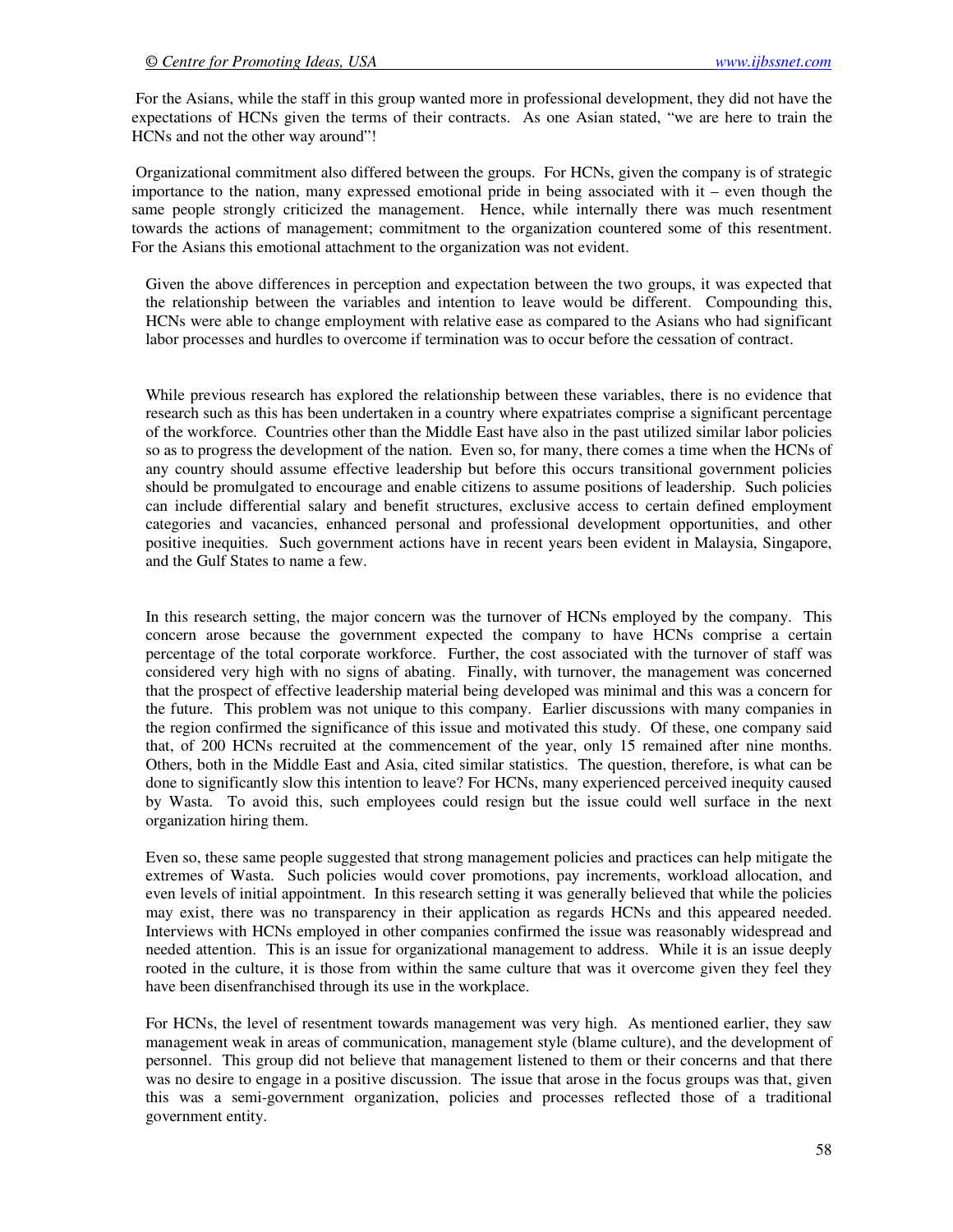Thus, with the change for the company to that of a trading organization, more flexibility in procedures appeared needed if maximum performance was to be the outcome. With this not happening, frustration in staff increased as did the level of resentment. Such a situation is not unique – a similar outcome occurred some years ago in a large newly privatized company in Malaysia with similar outcomes. As in that situation, when changed expectations of an organization occur, past practices may have to change to fit the new environment. Some changes in management may also have to occur in such instances so that effective communication channels with staff can be re-established. Certainly, effective communication has to exist but without it resentment arises with the likelihood that unnecessary staff turnover will occur.

A major cause of resentment in this company was the perceived lack of effective professional and personal development opportunities for those HCNs employed. In this company, instances were cited where development did occur but for no clear reason or benefit to the employee. Further, there was no assessment asked of the employee of the effectiveness of the training undertaken. Further, there was no evidence of a comprehensive training needs analysis for individuals being undertaken and, if there was, there was little or no buy in to it from the employee. Given the demands of the nation's leaders, employees saw a large gap between what was being delivered and what was being asked for. HCNs expressed a strong desire to each have a personal / professional development plan prepared for them and then agreed to by themselves with defined timelines stated in the plan prepared.

HCNs also said part of the desire to leave was caused because they felt their salaries were lower than what was being offered by other employers. This may be quite correct since when the study was being undertaken salaries being paid to HCNs generally was in an upward spiral. For example, those HCNs employed in the government sector were granted across the board increases of over 50% two years in succession. The incidence of such sharp upward movements in salaries would arguably test most organizations if they were to attempt to keep up and retain equity. The issue is perceivably two fold. First, the pool of HCNs in the total workforce at the time was approximately 8%. Even so, the government was requiring organizations to meet percentage quotas of HCNs in their workforce on an annualized basis with this number increasing for some from year to year. Some argued that, for most organizations, this is not achievable given the small numbers of HCNs in the total workforce. Given this mix, some companies were forced to recruit at almost any cost.

 This outcome created an incentive for HCNs to job – hop with steadily rising salaries and benefits. While attractive to the employee, it is not in the interests of either the nation or employers.

One way to overcome this would be for government policy to be changed that in effect lowers the motivation for companies to strongly focus on the hiring of HCNs. If such a policy change occurred, companies would be less inclined to recruit at any cost and as such labor turnover would be lowered. Such a scenario also arguably affects the development of HCNs. In many companies, HCNs comprise a significant percentage of the human resources department and indeed provide the leadership. Where this is so, these people would also be influenced by the opportunities to job-hop and hence a state of permanent movement in the human resource function could be expected – this to the detriment of the consistency of planning for the development of HCNs in the wider organization to be properly prepared to lead in the future.

The Asian group, even though having real constraints on their ability to resign, also expressed strong intentions to leave if given the opportunity. For them, inequity between them and citizens was of significant concern. While many accepted that some inequity may exist, they were not told of the extent of it at the time of appointment and they believed they should have been.

The resentment of the Asian group centred on some issues also in common with HCNs, namely the style and processes of management. They believed that, with stronger and more positive management, they would be more positive in their work. As noted earlier, while the nature of the organization appeared to have changed in terms of its required interaction with the market, management style had not. The largest concern of this group was job insecurity. With demands on companies to employ more HCNs, focus group participants expressed real concern about how it would affect them. To solve this, management needed to communicate very clearly regarding their intentions so that futures could be more assured.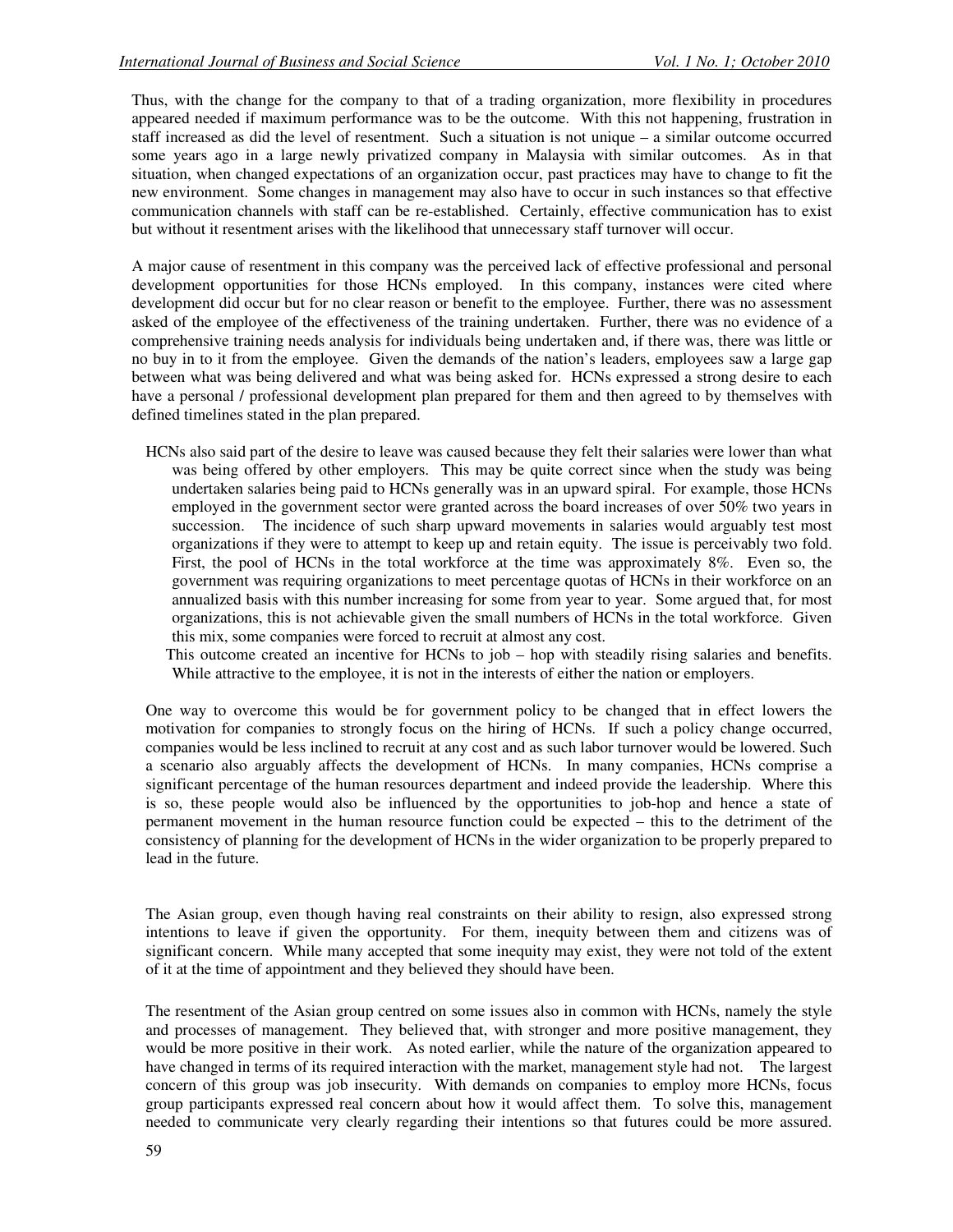Given the small number of HCNs in the workforce, together with the growth of the region, expatriate workers would always be required to enable business to continue. It was the nature of the future contribution of this group that needed to be explained. As it now is, without these assurances, this group is actively seeking other opportunities when in fact it may not be in the best interests of the company or the nation for them to do so.

The study does have limitations. Firstly it is a study undertaken at one point in time. Given the importance of the topic to the region, future research could be framed over a longer period of time so as to monitor and report the lasting effect of changing policies. Secondly, the data came from one organization in one country even though it was one of many organizations, both nationally and internally, that reported continuing issues with employee turnover. This organization did have a similar human resource profile with the majority of those other companies. Finally, the limitations attaching to questionnaire research are well documented but in this research some of these limitations have been overcome by both the process to collect questionnaire data and the opportunity to gather further supporting information through focus groups.

### *References*

- ADAMS, J.S. (1965). Inequity in social exchange. In L. Berkowitz (Ed.), *Advances in Experimental Social Psychology*, Vol. 2 (pp. 267-299). New York: Academic Press
- ALSERHAN, B.A., FORLESTENLECHNER, I., & AL-NAKEEB, A. (2010) Employees' attitudes towards diversity in non-western context. Employee Relations, Vol. 32 No.1, 42-55.
- ARNOLD, J. & DAVEY, K.M. (1999). Graduates' work experiences as predictors of organizational commitment, intention to leave, and turnover: which experiences really matter? *Applied Psychology: An International Review*, 48, 2, 211-238.
- BACHARACH, S.B., BAMBERGER, P. & MUNDELL, B. (1993). Status inconsistency in organizations: from social hierarchy to stress. *Journal of Organizational Behavior*, 14, 21-36.
- BARTLETT, K.R., & MCKINNEY, W.R. (2004). A study of the role of professional development, job attitudes, and turnover among public park and recreation employees. *Journal of Park and Recreation Administration*, 22, 4, 62-80.
- BEAMISH, P. (1998). Equity joint ventures in China: Compensation and motivation. Ivey Business Quarterly, 63(1): 67-68.
- BENKHOFF, B. (1997). Ignoring commitment is costly: new approaches establish the missing link between commitment and performance. *Human Relations*, 50, 701-726.
- CUNNINGHAM, R.B. & SARAYRAH, Y.K. (1994). Taming wasta to achieve development, *Arab Studies Quarterly*, Summer.
- CUNNINGHAM, R.B. & SARAYRAH, Y.K. (1993). *The Hidden Force in Middle Eastern Society*. Westport, CT: Greenwood Publishing.
- DOWLING, P., WELCH. D.E., & SCHULER, R.S. (1999). International Human Resources Management: Managing People in a Multinational Context. Cincinati, South-Western College.
- FOLGER, R. & CROPANZANO, R. (1998). *Organizational Justice and Human Resource Management*, Thousand Oaks, CA: Sage.
- FRITZSCHE, B. & PARRISH, T. (2005). Theories and research on job satisfaction. In S. Brown and P. Lent (Eds), *Career development and counselling*. (pp.180-202). New York: Wiley.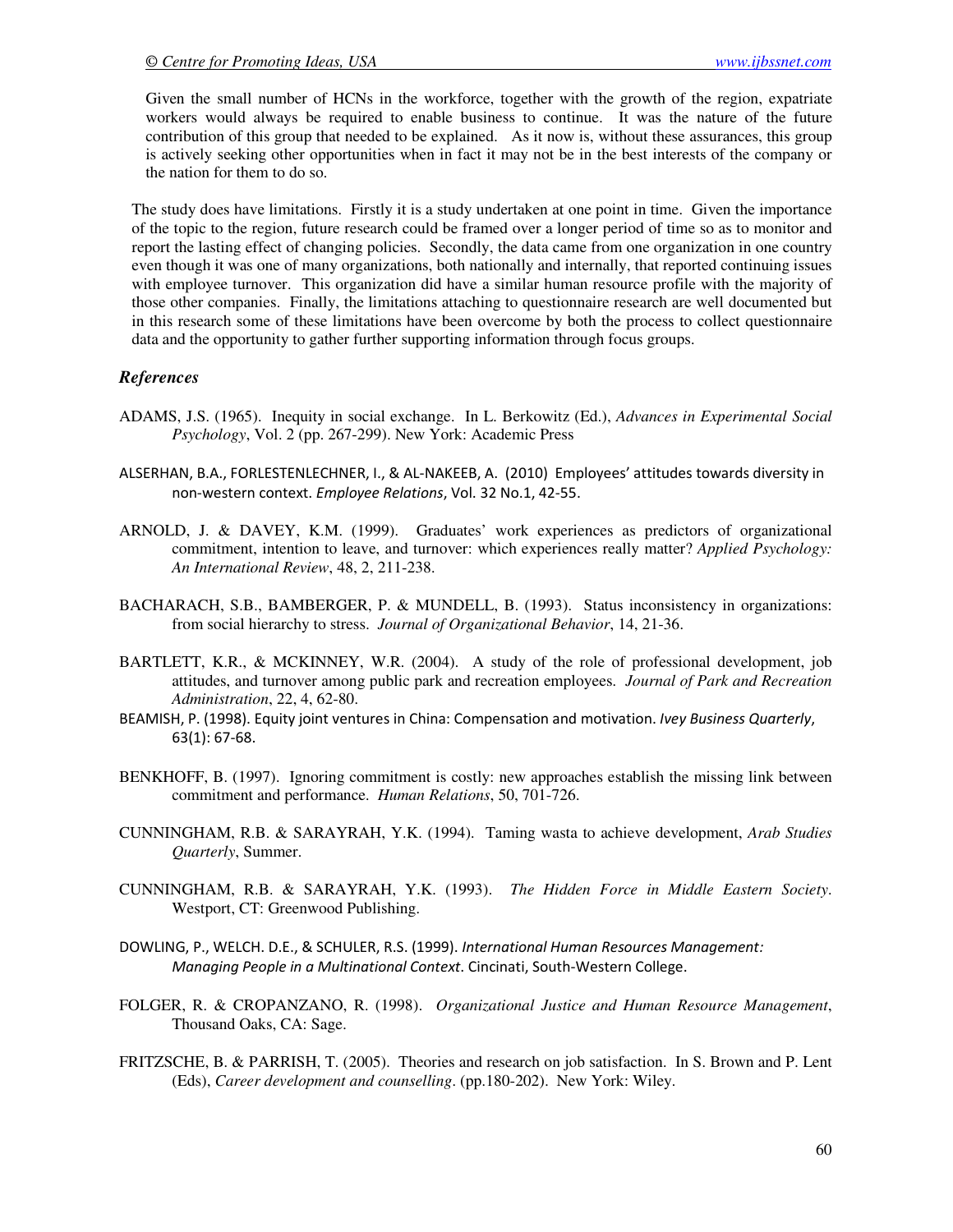- GERINGER, J.M. & HERBERT,L. (1999). Control and performance of international joint ventures. *Journal of International Business Studies*, 20, 2. 235-254.
- GEURTS, S.A., SCHAUFELI, W.B. & RUTTE, C.G. (1999). Absenteeism, turnover intention and inequity in the employment relationship. *Work and Stress*, 13, 3, 253-267.
- GREENBERG, J. (1987). A taxonomy of organizational justice theories, *Academy of Management Review*, 12, 1, 9-22.
- HAMILL, J. & HUNT, G. (1996). Joint ventures in Hungary: Criteria for success. In Woodside, A.G. & Pitts, R.E. (1996). *Creating and Managing International Joint Ventures*, Westport, Conn.: Quorum Books.
- HOMANS, G.C. (1961). *Social Behavior: Its Elementary Forms*, New York: Harcourt, Brace and World.
- HOPKINS, E. (2008). Inequality, happiness and relative concerns: What happened to their relationship? *Journal of Economic Inequality*, 6, 351-372.
- JIUNN-HORNG, L., HSING-YI, Y., & HUNG-DA, D. (2007) A study of role stress, organizational commitment and intention to quit among male nurses in Southern Taiwan. *Journal of Nursing Research*, 15, 1, 43-52.
- KICKUL, J.R., NEUMAN, G., PARKER, C. & FINKL, J. (2001). Settling the score: the role of organizational justice in the relationship between psychological contract breach and anticitizenship behavior. *Employee Responsibilities and Rights Journal*, 13, 2, 77-93.
- KONOVSKY, M.A. and PUGH, S.D. (1994). Citizenship behavior and social exchange, *Academy of Management Journal*, 37, 656-669.
- LENARTOWICZ, T., & JOHNSON, J.P. (2007). Staffing managerial positions in emerging markets: a cultural perspective. International Journal of Emerging Markets, 2 , 3, 207-214.
- LENSKI, G.E. (1956). Social participation and status crystallization, *American Sociological Review*, 21, 458- 464.
	- MORRIS, T., LYDKA, H. & O'CREEVEY, M. (1993). Can commitment be managed? A longitudinal analysis of employee commitment and human resource policies. Human Resource Management Journal, 3, 3, 21-42.
- MOWBRAY, R.T., STEERS, R.M., & PORTER, L.W. (1979). The measurement of organizational commitment. *Journal of Vocational Behavior*, 14, 224-247.
- MOWBRAY, R.T., PORTER, L.W. & STEERS, R.M. (1982). *Employee-organization linkages*. New York: Academic Press.
- O'DRISCOLL, M.P., PIERCE, J.L. & COGHLAN, A. (2006). The psychology of ownership: work environment structure, organizational commitment, and citizenship behaviours. *Group and Organization Management*, 31, 3, 388-416.
	- OLIVER, K. (2010). Posted Monday, 08 March 2010 00:32 UAE time Banking & Finance Features, How to cut your attrition rate. Thursday, 01 February 2007. http://www.arabianbusiness.com/7946

O'REILLY, C.A. & CHATMAN, J.A. (1986). Organizational commitment and psychological attachment: the effects of compliance, identification and internalization on prosocial behavior. *Journal of Applied Psychology*, 71, 3, 492-500.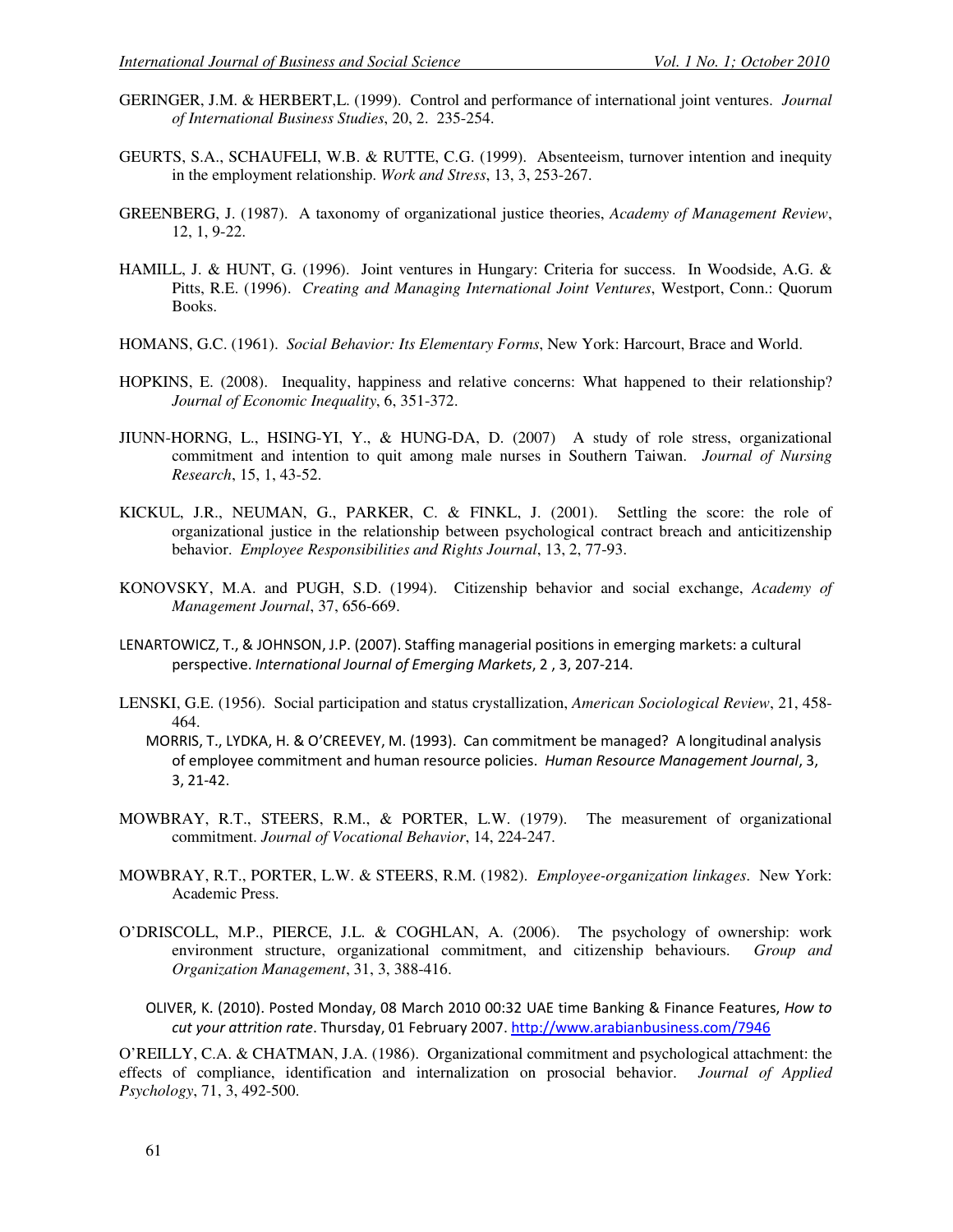- ORGAN, D.W. & RYAN, K. (1995). A meta-analytic review of attitudinal and dispositional predictors of organizational citizenship behavior. *Personnel Psychology*, 48, 775-802.
- PEARCE, J.L. & PORTER, L.W. (1986). Employee responses to formal performance appraisal feedback. *Journal of Applied Psychology*, 71, 211-218.
- RAMLALL, S. (2004). A review of employee motivation theories and their implications for employee retention within organizations. *Journal of American Academy of Business, Cambridge*, 1, 2, 52-63.
- ROBINSON, S.L. & ROUSSEAU, D.M. (1994). Violating the psychological contract: Not the exception but the norm. *Journal of Organizational Behavior*, 15, 145-259.
- SCHAUFELI, W.B., VAN DIERENDONCK, D. & VAN GORP, K. (1996). Burnout and reciprocity: Towards a dual-level social exchange model. *Work and Stress*, 10, 225-237.

SHENKAR, O., & ZEIRA, Y. (1987). Human resources management in international joint ventures: Directions for research. Academy of Management Review, 12(3): 546-557.

STEERS, R.M. & MOWBRAY, R.T. (1981). Employee turnover and post-decision accommodation processes. In L. Cummings & B. Staw (Eds.), *Research on Organizational Behavior*. Greenwich, CT: JAI Press.

STEERS, R.W. & PORTER, L.W. (1987). *Motivation and Work Behavior*, Singapore: McGraw-Hill TOH, S.M.& DENISI, A.S. (2005). A local perspective to expatriate success. *Academy of Management Executive*, 19, 1, 132-146. VANDENBERG, R.J. & NELSON, J.B. (1999). Disaggregating the motives underlying turnover intentions: when do intentions predict turnover behavior? Human Relations, 52, 10, 1313-1336.

 WETZELS, M., RUYTER, K.D., & BLOEMER, J. (2000). Antecedents and consequences of role stress of retail sales persons. Journal of Retailing and Consumer Services, 7, 65-75.

 WOODSIDE, A.G., & PITTS, R.E. (1996). Creating and Managing International Joint Ventures. Westport, Conn.: Quorum Books.

#### Exhibit 1 Research Models

#### 1. Citizens

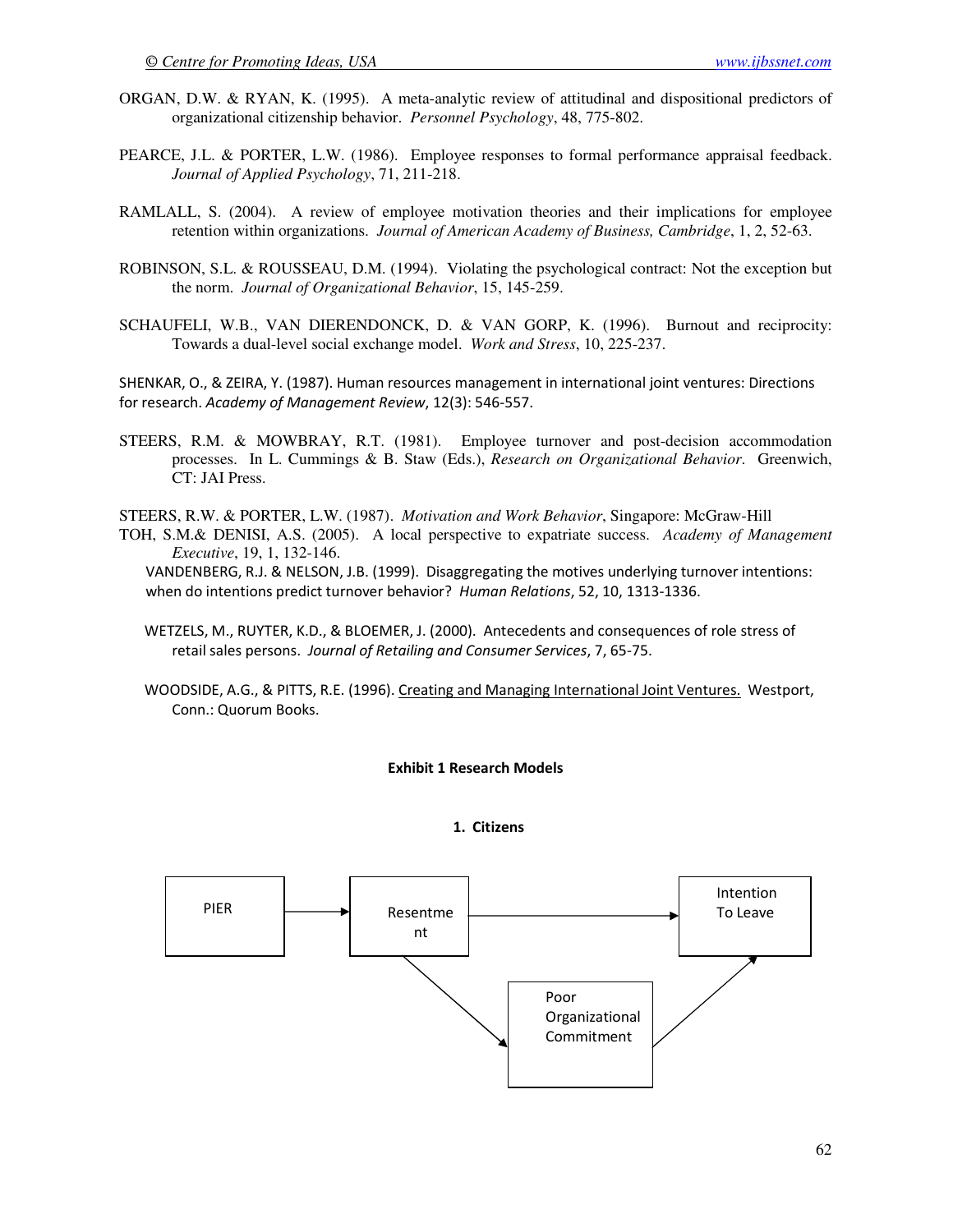# 2. Expatriates



# Table 1 Biographical Data

|                                  | <b>HCNs</b>    |      | <b>Asians</b>  |      |
|----------------------------------|----------------|------|----------------|------|
| <u>Age</u>                       | No.            | ℅    | No.            | %    |
| 25-29 years                      | 33             | 47.8 | $\mathbf{1}$   | 1.1  |
| 30-39 years                      | 25             | 36.2 | 20             | 22.7 |
| 40-49 years                      | 8              | 11.6 | 39             | 44.4 |
| 50-59 years                      | 3              | 4.4  | 26             | 29.5 |
| Over 60 years                    | 0              | 0.0  | $\overline{2}$ | 2.3  |
| Gender                           |                |      |                |      |
| Males                            | 59             | 85.5 | 80             | 90.9 |
| Females                          | 10             | 14.5 | 8              | 9.1  |
| <b>Education</b>                 |                |      |                |      |
| High School                      | 3              | 4.3  | 3              | 3.4  |
| <b>Technical Certificate</b>     | 6              | 8.7  | 5              | 5.7  |
| Diploma                          | 19             | 27.5 | 19             | 21.6 |
| <b>Bachelors Degree</b>          | 39             | 56.5 | 44             | 50.0 |
| Postgraduate Degree              | $\overline{2}$ | 3.0  | 17             | 19.3 |
| <b>Employment Grades</b>         |                |      |                |      |
| $7 - 10$                         | 14             | 20.3 | 43             | 48.9 |
| $11 - 12$                        | 17             | 24.6 | 10             | 11.4 |
| $13 - 18$                        | 38             | 55.1 | 35             | 39.7 |
| <b>Direct Company Experience</b> |                |      |                |      |
| Up to 3 years                    | 9              | 13.0 | 9              | 10.2 |
| $4 - 9$ years                    | 38             | 55.1 | 29             | 32.9 |
| $10 - 19$ years                  | 16             | 23.2 | 33             | 37.5 |
| Over 20 years                    | 6              | 8.7  | 17             | 19.4 |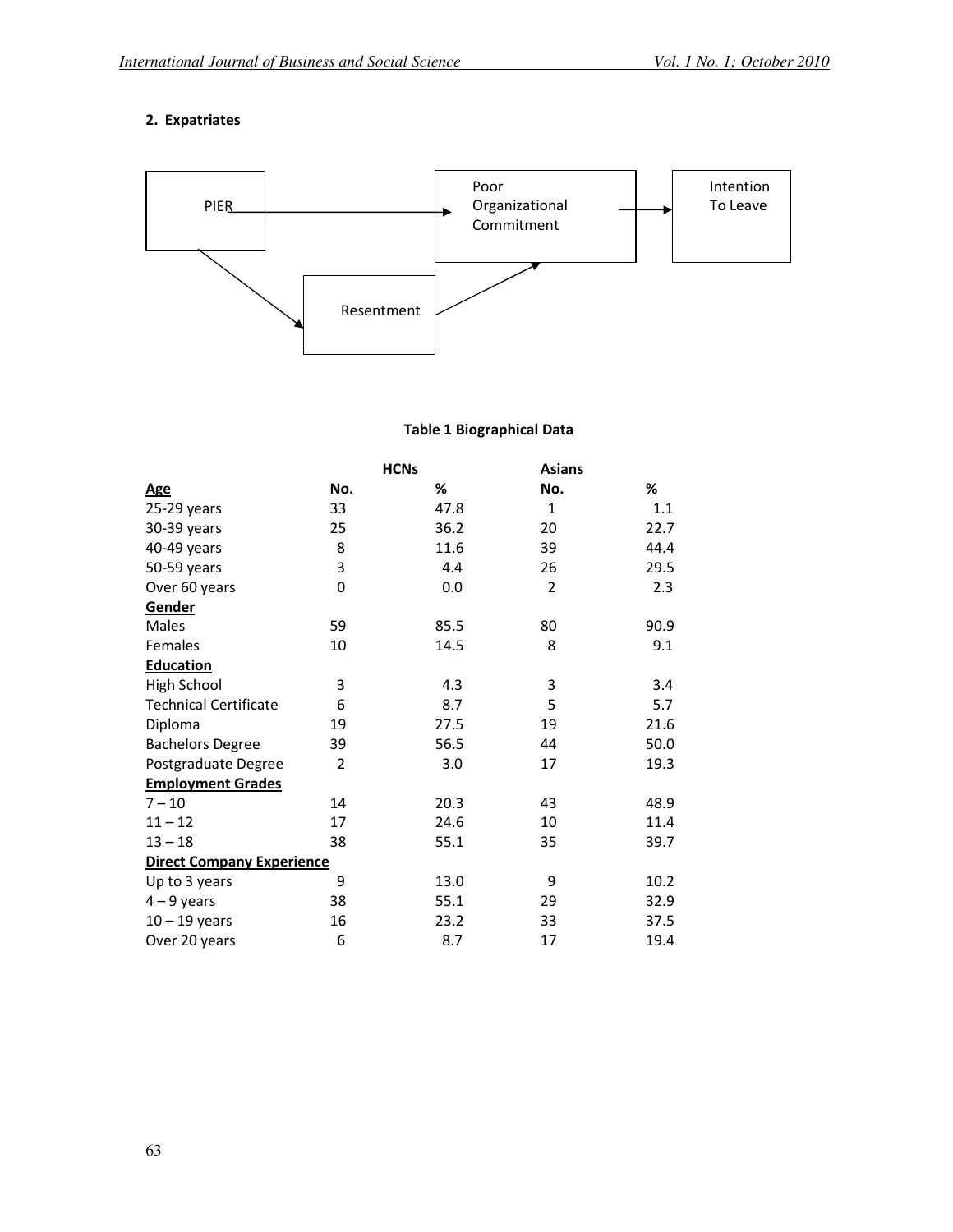# Table 2 Correlations

| <b>HCNs</b>                                                                                                               |          |                |         |       |
|---------------------------------------------------------------------------------------------------------------------------|----------|----------------|---------|-------|
|                                                                                                                           | 1        | 2              | 3       | 4     |
| Resentment                                                                                                                | 1.000    |                |         |       |
| Intend to Go                                                                                                              | $.547**$ | 1.000          |         |       |
| Perceived Inequity                                                                                                        | $.253*$  | $.293*$        | 1.000   |       |
| Org. Commitment                                                                                                           | $.295*$  | $.363**$       | $.248*$ | 1.000 |
| ** Correlation significant at the 0.01 level (1-tailed)<br>Correlation significant at the 0.05 level (1-tailed)<br>$\ast$ |          |                |         |       |
| <b>Asians</b>                                                                                                             |          |                |         |       |
|                                                                                                                           | 1        | $\mathfrak{p}$ | 3       | 4     |
| Resentment                                                                                                                | 1.000    |                |         |       |
| Intend to Go                                                                                                              | $.314**$ | 1.000          |         |       |
| Perceived Inequity                                                                                                        | .280**   | $.263*$        | 1.000   |       |
| Org. Commitment                                                                                                           | $.332**$ | $.399**$       | .295**  | 1.000 |

\*\* Correlation significant at the 0.01 level (2-tailed)

\* Correlation significant at the 0.05 level (2 tailed)

# **Table 3 Results of Stepwise Regression Analyses**

| 1. HCNs                                          | <b>Poor Organizational</b><br>Commitment |               |         | <b>Turnover</b><br><b>Intention</b> |                 |
|--------------------------------------------------|------------------------------------------|---------------|---------|-------------------------------------|-----------------|
|                                                  |                                          | Step 1 Step 2 |         | Step 1 Step 2 Step 3                |                 |
| Predictors                                       |                                          |               |         |                                     |                 |
| <b>PIER</b>                                      | $.25***$ .18                             |               | $.29*$  | .17                                 | .12             |
| Resentment                                       |                                          | $.29*$        |         |                                     | $.55***$ .48*** |
| Poor Org. Comm.                                  |                                          |               |         |                                     | $.22*$          |
| 2. Asians                                        |                                          |               |         |                                     |                 |
| Predictors                                       |                                          |               |         |                                     |                 |
| <b>PIER</b>                                      | $.30**$ 22 <sup>*</sup>                  |               | $.26**$ | .20                                 | .16             |
| Resentment                                       |                                          | $.27*$        |         | $.31***$                            | .20             |
| Poor Org. Comm.                                  |                                          |               |         |                                     | $.41***$        |
| *p < .05; **p < .01; ***p < .001 (2 tail tested) |                                          |               |         |                                     |                 |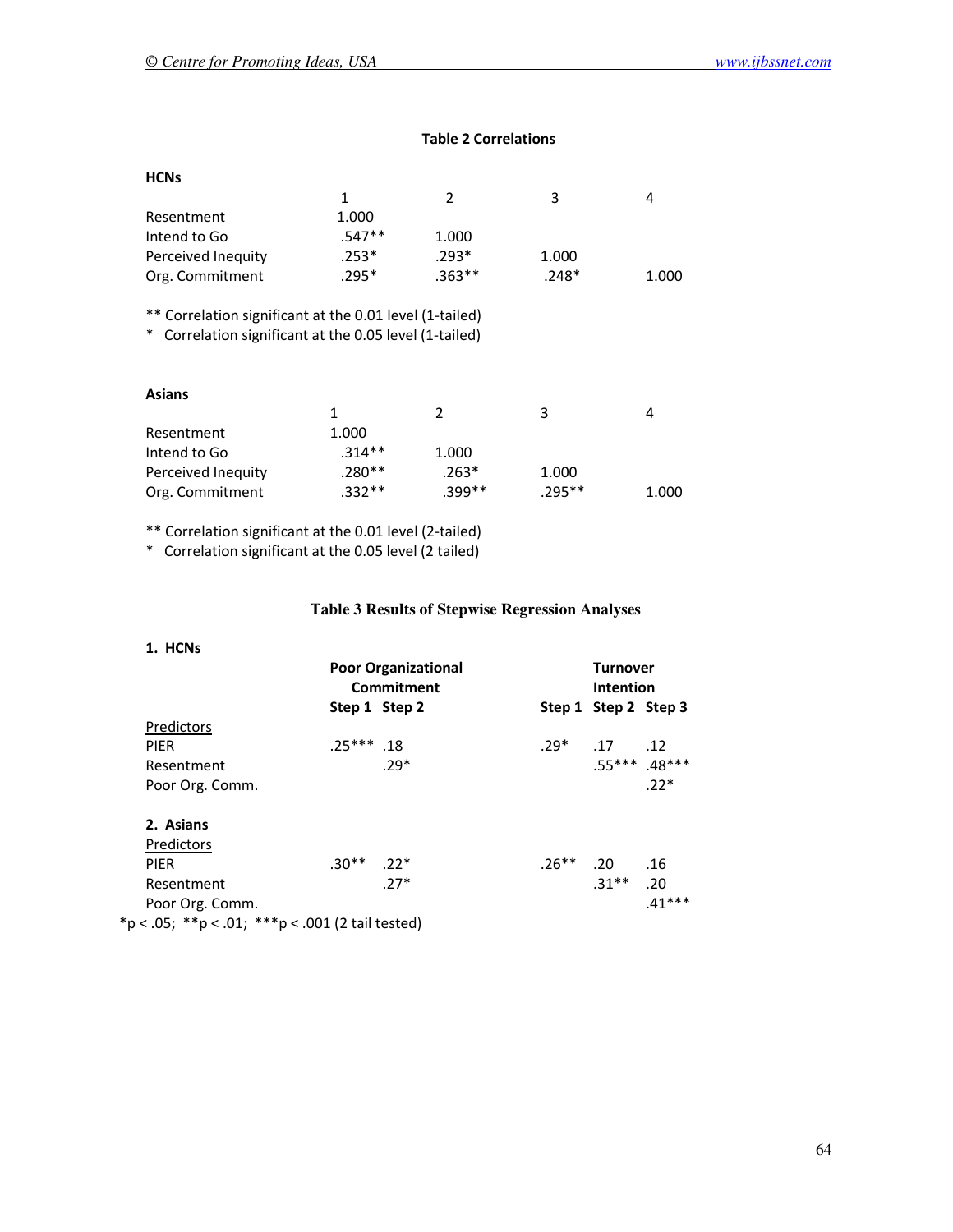| <b>HCN Respondents</b>                                          |                                                                                                                                                                                                                                                                                                                                                                                                                                                                                                                                                                                                                                   |
|-----------------------------------------------------------------|-----------------------------------------------------------------------------------------------------------------------------------------------------------------------------------------------------------------------------------------------------------------------------------------------------------------------------------------------------------------------------------------------------------------------------------------------------------------------------------------------------------------------------------------------------------------------------------------------------------------------------------|
| Resentment                                                      | Commentary                                                                                                                                                                                                                                                                                                                                                                                                                                                                                                                                                                                                                        |
| Category                                                        |                                                                                                                                                                                                                                                                                                                                                                                                                                                                                                                                                                                                                                   |
|                                                                 | Inequity between workload and salary received<br>" Hard working individuals get more work and more complex work to do without any<br>compensatory benefit                                                                                                                                                                                                                                                                                                                                                                                                                                                                         |
| Equity                                                          | " Work is not evaluated or measured correctly and this is inequitable with other HCNs<br>" There is pay inequity (between employees) that is not being addressed<br>" There is unfairness (in rewards) no matter how much effort you put in!<br>Lack of equity (in decisions)                                                                                                                                                                                                                                                                                                                                                     |
| Transparency<br>'Wasta'                                         | " There is no way to get promoted unless you have connections (Wasta)<br>" There are people at higher levels with lesser skills and knowledge<br>• There is no systematic approach to promotion even though it is a large company<br>Performance evaluations are based on favors ···.<br>" Management evaluates (employees) based on favors<br>There is a lack of transparency in career progression process<br>" There is no transparency (in management decision-making)<br>■ Employees hired from one part of the country were favored over those from other<br>parts<br>. The wrong people are promoted for the wrong reasons |
| National/Personal<br>Pride and<br>Attachment to<br>Organisation | Proud to work for the company and I identify with the image the company portrays<br>to the nation.<br>$\blacksquare$ The company is contributing significantly to the nation $\delta$ s development.<br>" My friends tell me I am lucky to work for the company<br>. The company is a national icon.<br>• The company has a very good reputation<br>I am giving back to my country by serving the company<br>• There is no appreciation of employees<br>$\blacksquare$ There is a lack of career planning $-$ training is not often integrated in this".                                                                          |
| Management-<br>Employee<br>Dialogue                             | ■ There is a tone of mistrust<br>" Managers do not listen to staff<br>• The company has a blame culture<br>• The management style is becoming aggressive<br>■ 'Bad' communication between management and staff<br>" Lots of lies and promises (repeatedly stated comment)<br>" New ideas are stolen by managers and presented as their own<br>Old style managers don't like change<br>" No praise or recognition from managers<br>■ There is superficial commitment to open communication                                                                                                                                         |
| Employee<br>Development/<br>Empowerment                         | <b>Employees need to be empowered</b><br>" Management needs to guide us on how we can progress<br>Experience gained in this company is a passport to other opportunities<br>• The company used to have the best training programs<br>" Lack of training opportunities (repeatedly stated)<br>" There are now less personal development opportunities in the company<br>" There is less focus on people (development)<br>Unbendable rules followed blindly without flexibility                                                                                                                                                     |
| Rewards/Promotion<br>Prospects                                  | " We get demotivated because some promotions are based on age and not ability<br>I resent being stuck at level 16<br>• Management gives and then takes back<br>Promotions were easier to obtain in other divisions of the company<br>" There is no appreciation of contribution and salaries are becoming less competitive                                                                                                                                                                                                                                                                                                        |

## Table 4. HCN Categories of Resentment